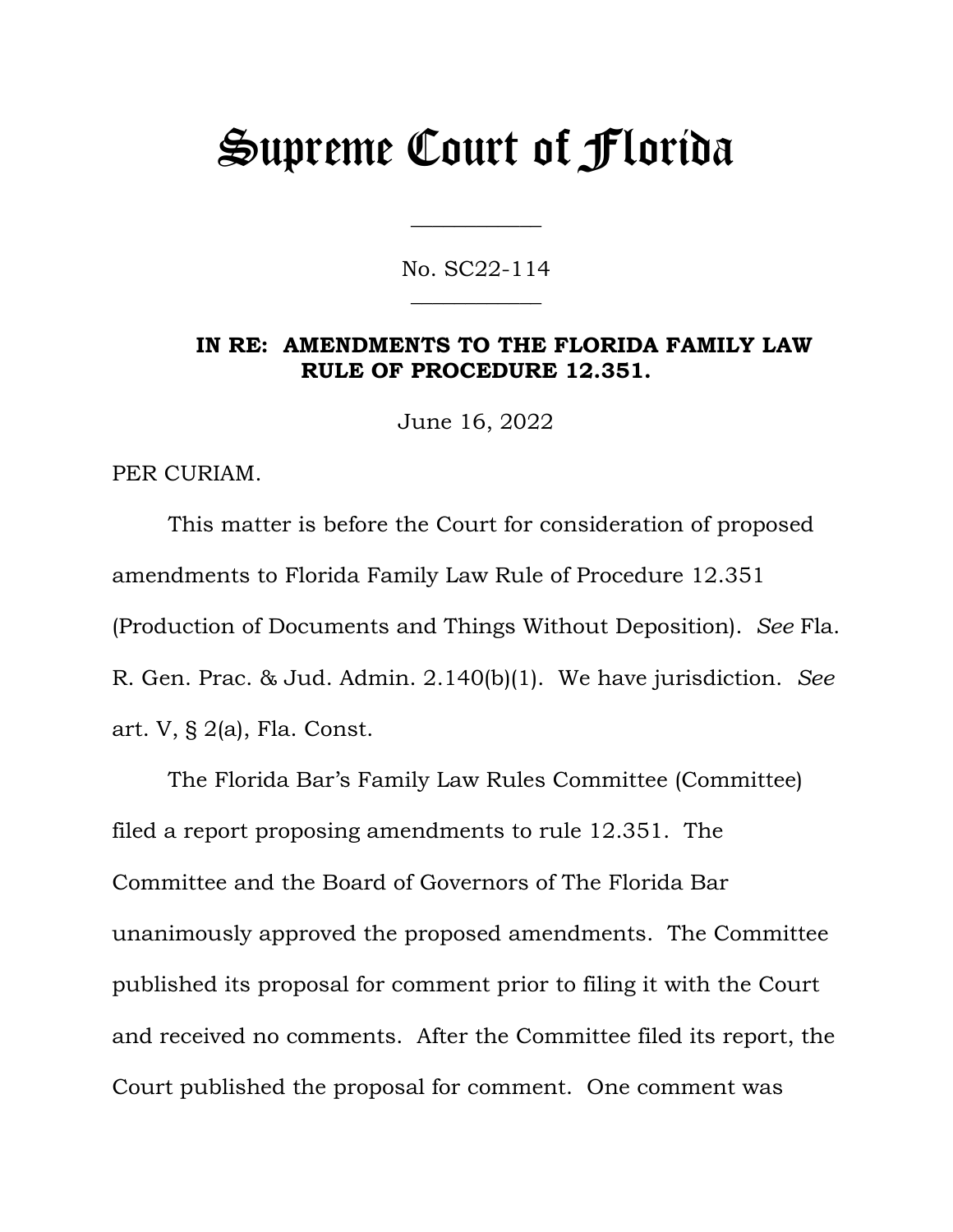received in support of the proposed amendments, and the Committee filed a response.

Having considered the proposed amendments, the comment, and the Committee's response, the Court hereby amends Florida Family Law Rule of Procedure 12.351 as proposed by the Committee. In subdivision (b) (Procedure), if service is by e-mail, the minimum time between service of a notice of intent to serve a subpoena and service of the subpoena is changed from fifteen to ten days. *See In re Amends. to Fla. Rules of Civil Proc., Fla. Rules of Jud. Admin., Fla. Rules of Crim. Proc., and Fla. Rules of App. Proc.— Electronic Service*, 257 So. 3d 66 (Fla. 2018). Subdivision (b) is further amended to clarify when an objection to production is due, and facsimile is added as a permissible form of service.

Accordingly, Florida Family Law Rule of Procedure 12.351 is amended as set forth in the appendix to this opinion. New language is indicated by underscoring; deletions are indicated by struckthrough type. The amendments shall become effective July 1, 2022, at 12:01 a.m.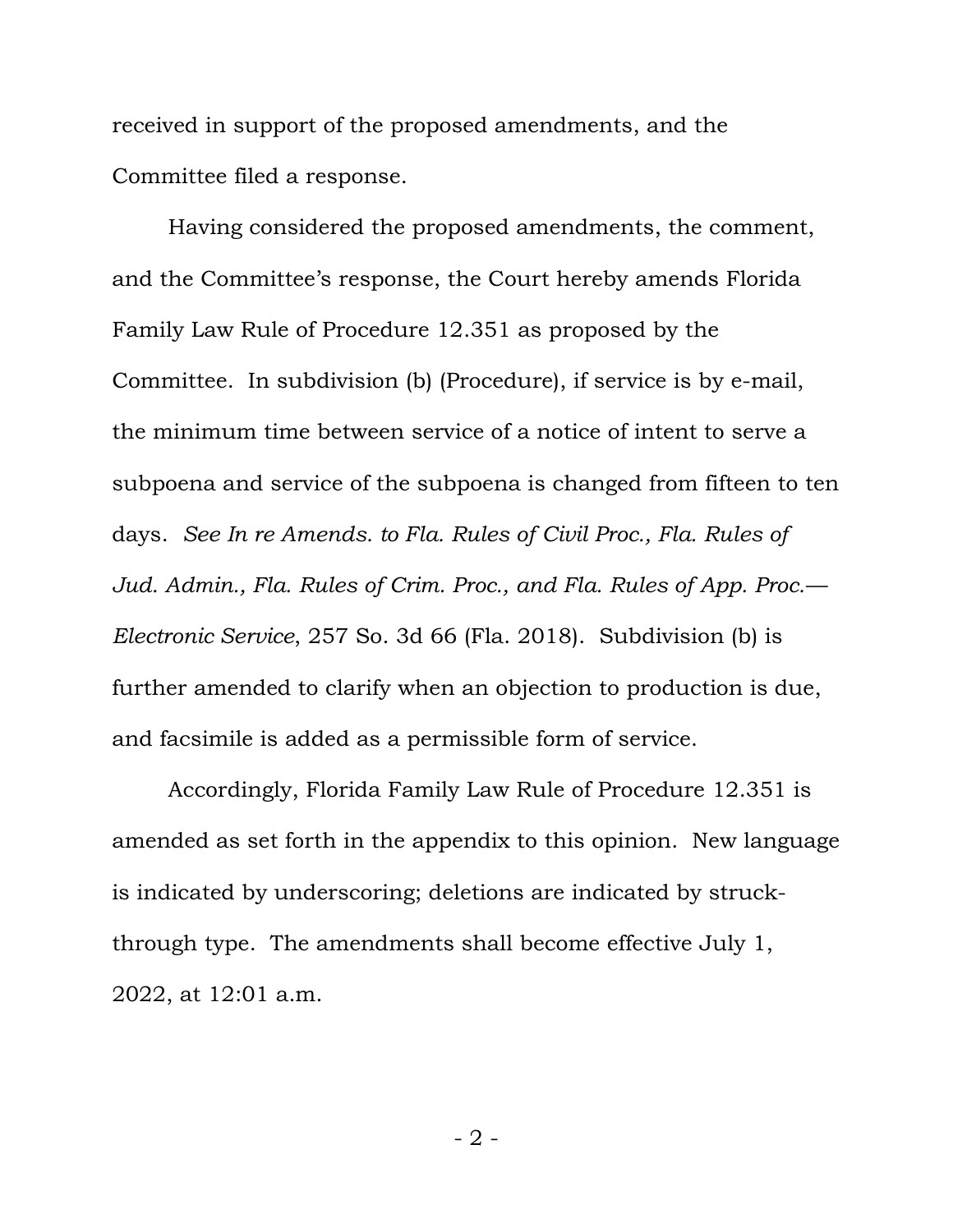It is so ordered.

CANADY, C.J., and POLSTON, LABARGA, LAWSON, MUÑIZ, COURIEL, and GROSSHANS, JJ., concur.

## THE FILING OF A MOTION FOR REHEARING SHALL NOT ALTER THE EFFECTIVE DATE OF THESE AMENDMENTS.

Original Proceeding – Florida Family Law Rules of Procedure

Ashley Elizabeth Taylor, Chair, Family Law Rules Committee, Tampa, Florida, Joshua E. Doyle, Executive Director, and Mikalla Andies Davis, Staff Liaison, The Florida Bar, Tallahassee, Florida,

for Petitioner

Heather L. Apicella, Chair, Family Law Section of The Florida Bar, Boca Raton, Florida, Kristin R.H. Kirkner, Co-Chair, Rules and Forms Committee, Family Law Section of The Florida Bar, Tampa, Florida, and Jack A. Moring, Co-Chair, Rules and Forms Committee, Family Law Section of The Florida Bar, Crystal River, Florida,

Responding with comments